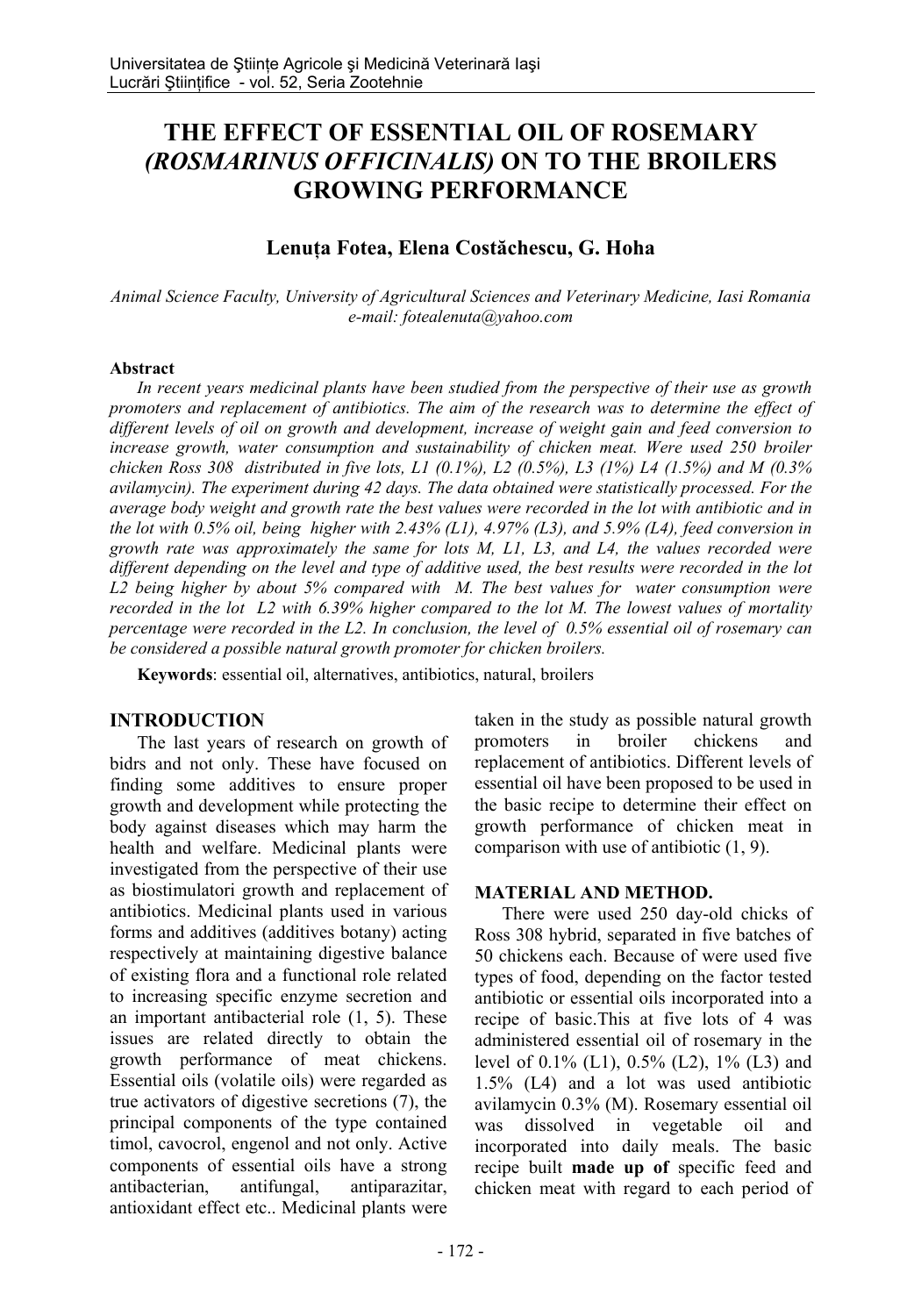growth and was administered at libitum, in the same way it was done for the water and administered. Ingredients and chemical composition of the basic recipe are presented in table 1.

## Table 1

Structure and nutritional composition of standard diets

| Feed ingredients            | <b>UM</b> | $0-14$ day | 15-28 day | 29-42 day |  |
|-----------------------------|-----------|------------|-----------|-----------|--|
| Corn                        | %         | 61.00      | 65.00     | 65.00     |  |
| Soybean meal                | %         | 28.00      | 23.00     | 23.00     |  |
| Full-fat soybean            | %         | 2.00       | 4.00      | 7.00      |  |
| San flowers                 | %         | 1          |           |           |  |
| Gluten de porumb            | %         | 1.00       | 1.00      |           |  |
| Fish meal                   | %         | 400        | 3.50      |           |  |
| Vegetable oil               | %         |            | 0.50      | 1.50      |  |
| L-Lysine                    | %         | 0.05       | 0.10      | 0.05      |  |
| DL- methionine              | %         | 0.20       | 0.20      | 0.20      |  |
| Carbonat de calciu          | %         | 0.45       | 0.45      | 0.75      |  |
| Dicalcium phosphate         | %         | 1.10       | 1.00      | 1.15      |  |
| Salt                        | %         | 0.15       | 0.20      | 0.30      |  |
| Vitamin and minerals premix | %         | 1.00       | 1.00      | 1.00      |  |
| Kemzyme VP dry              | %         | 0.05       | 0.05      | 0.05      |  |
| Total                       | %         | 100        | 100       | 100       |  |
| Analysis                    |           |            |           |           |  |
| kcal /kg                    |           | 2995       | 3100      | 3153      |  |
| Crude protein               | $\%$      | 23         | 20        | 18        |  |
| Crude fiber                 | %         | 3.25       | 3.33      | 3.01      |  |
| Eter extract                | %         | 4.51       | 4,01      | 6,01      |  |
| Ash                         | %         | 6.12       | 6.05      | 6.33      |  |
| Lysine                      | %         | 1.36       | 1.17      | 1.00      |  |
| Methionine + Cistine        | %         | 1.00       | 0.90      | 0.82      |  |
| Сa                          | %         | 1.03       | 0.95      | 0.91      |  |
| P                           | %         | 0.76       | 0.66      | 0.61      |  |

## **RESULTS AND DISCUSSION**

Results obtained after the experiment are presented in table 2. Rosemary oil effect on growth in weight has established that the best results were recorded in group L2 (52.1 g/day) and group M (with antibiotic). Increased weight gain at chickens in the other groups had values of approx. 51.7 g/day (L3), 50.7 g/day  $(L1)$  and 49.5 g/day  $(L4)$ . It may be notice that the results obtained from the batch of chicken with 0.5% essential oil was the best, being much better than 2.43% with L1, L3 to L4 and 4.97% to 5.9% compared with the same group M. To increase conversion of feed into growth the best values were recorded at L2 group wich were better by about 5% compared with group M to determine statistically significant differences ( $p \leq 0.05$ ) compared with the group. The other lots with the essential oil

the values were higher than the group with approx. 1% (L3), 1.1% (L4) and 1.7% (L1). As regards the use of water seen through the water/food, the best results were obtained in batch L1 values were lower by 6.39% compared with group M. Also at all batches with essential oil of this report were lower than group M. For the mortality index values from batches of essential oil were lower at L1, L2(1%), followed by L3 and L4 (2%), and M (3%). The results show the positive effect on the essential oil of rosemary over chickens growth and in use of food for growing them. Best values were recorded in group L2 (0.5% essential oil), concluding that at this level it can be used in raising chickens for meat the other lots were classified as differences of up to 5% compared to batch with antiobiotic.